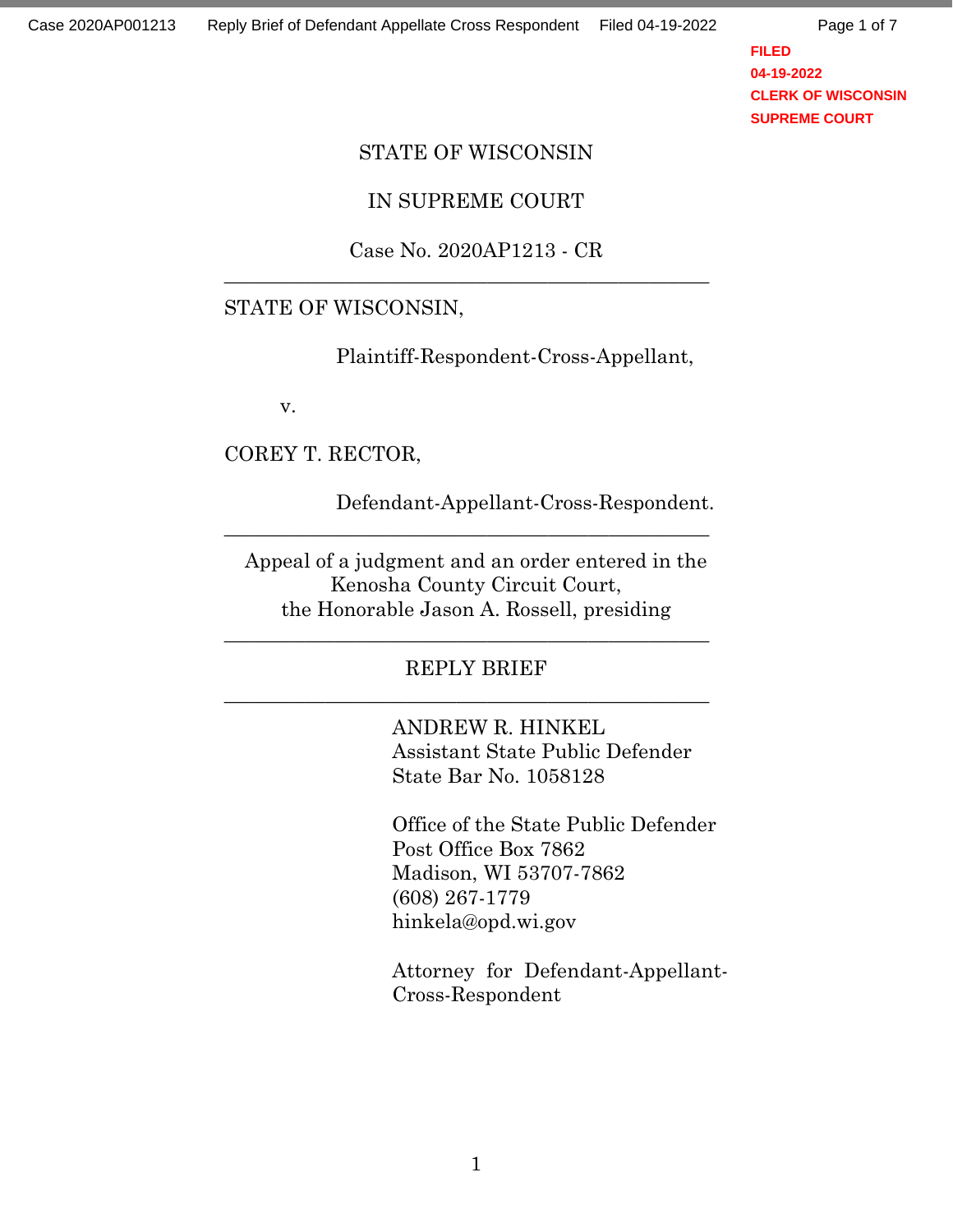# **TABLE OF CONTENTS**

|                                                                                                                          | Page |
|--------------------------------------------------------------------------------------------------------------------------|------|
| The circuit court denied Rector substance<br>abuse program eligibility according to a<br>preconceived sentencing policy3 |      |
|                                                                                                                          |      |

# **CASES CITED**

| State v. Ogden,                                     |  |
|-----------------------------------------------------|--|
| 199 Wis. 2d 566,                                    |  |
|                                                     |  |
| State v. Owens,<br>2006 WI App 75, 291 Wis. 2d 229, |  |
|                                                     |  |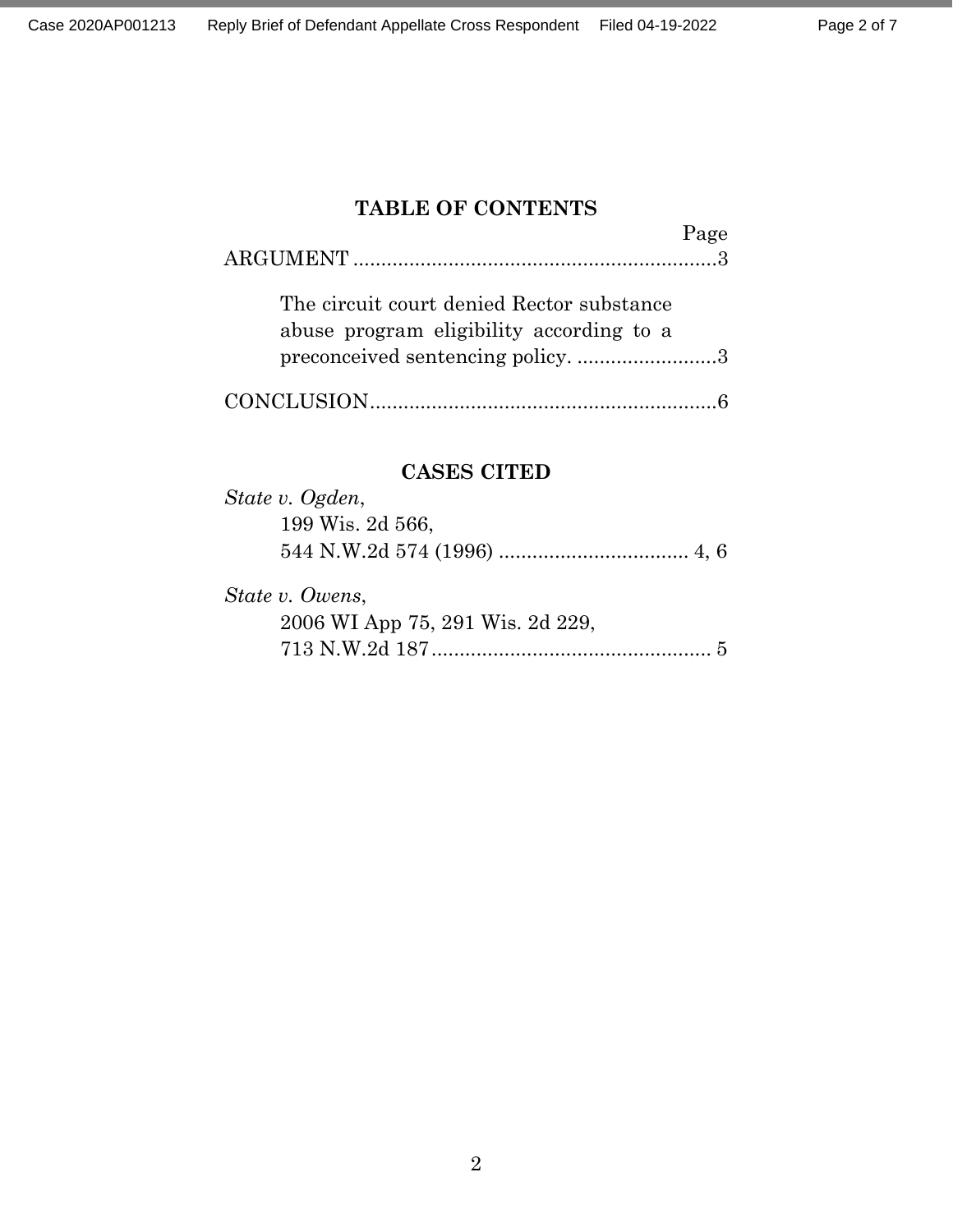#### **ARGUMENT**

# **The circuit court denied Rector substance abuse program eligibility according to a preconceived sentencing policy.**

As Rector noted in his opening brief, the circuit court initially denied him eligibility for the substance abuse and challenge incarceration programs because it had been informed—incorrectly that the statutes excluded him from these programs. In its response, the state agrees that this was error. App. 4-5; Resp. 20-21.

But, the state says, the circuit court's remarks at the postconviction hearing corrected its earlier error and, what's more, demonstrated a sound exercise of its discretion to deny Rector eligibility. Resp. 20-21.

The state's argument ignores the bulk of the circuit court's postconviction comments and reads into the remainder words the court did not utter. Here's the entirety of the court's material remarks:

> First of all, it's not a substance abuse crime. I only authorize the Substance Abuse Program when it directly goes to the criminogenic factor that caused the crime. So if there's an operating while intoxicated case or maybe a domestic violence case in which alcohol was used or in some way, shape or form the substance abuse was the reason for the crime. In this case it's a possession of child pornography….

> [T]he problem in this case as I indicated at sentencing is it's not a substance abuse crime.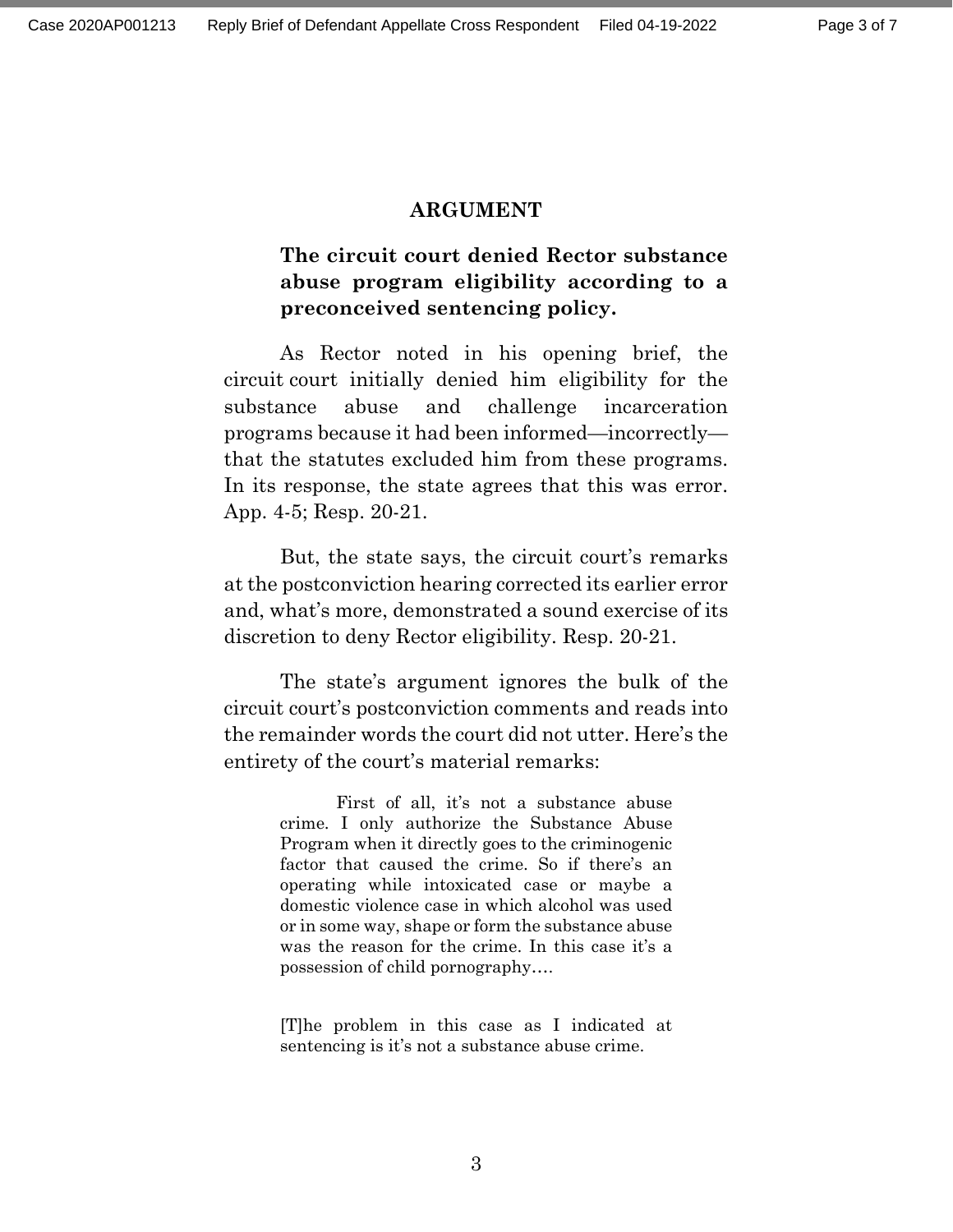It doesn't address the criminogenic factors and therefore the Court is not gonna grant the relief and will deny the motion.

(70:4-5; App. 7-8).

The circuit court's only comment specific to Rector's case was that his convictions were for possessing child pornography, which in the court's view is "not a substance abuse crime." This division of statutory offenses into "substance abuse crime[s]" (like operating while intoxicated) and non-"substance abuse crime[s]" (like possessing child pornography) is a preconceived, blanket sentencing policy of the sort condemned in *State v. Ogden*, 199 Wis. 2d 566, 571, 544 N.W.2d 574 (1996).

But the state's brief simply doesn't acknowledge the court's "substance abuse crime" rubric. It says Rector "misconstrues" the court's remarks, Resp. 9, but doesn't point to any suggestion in those remarks that the court was considering the circumstances of Rector's individual case. Though the court allowed that domestic violence offenses *might* involve substance abuse as a contributing factor, its only comment about the case (and the defendant) before it was "[i]n this case it's a possession of child pornography." This solitary remark reflects a preconceived sentencing policy.

Instead of defending the sentencing court's actual, stated reasons for denying substance abuse program eligibility, the state offers other reasons why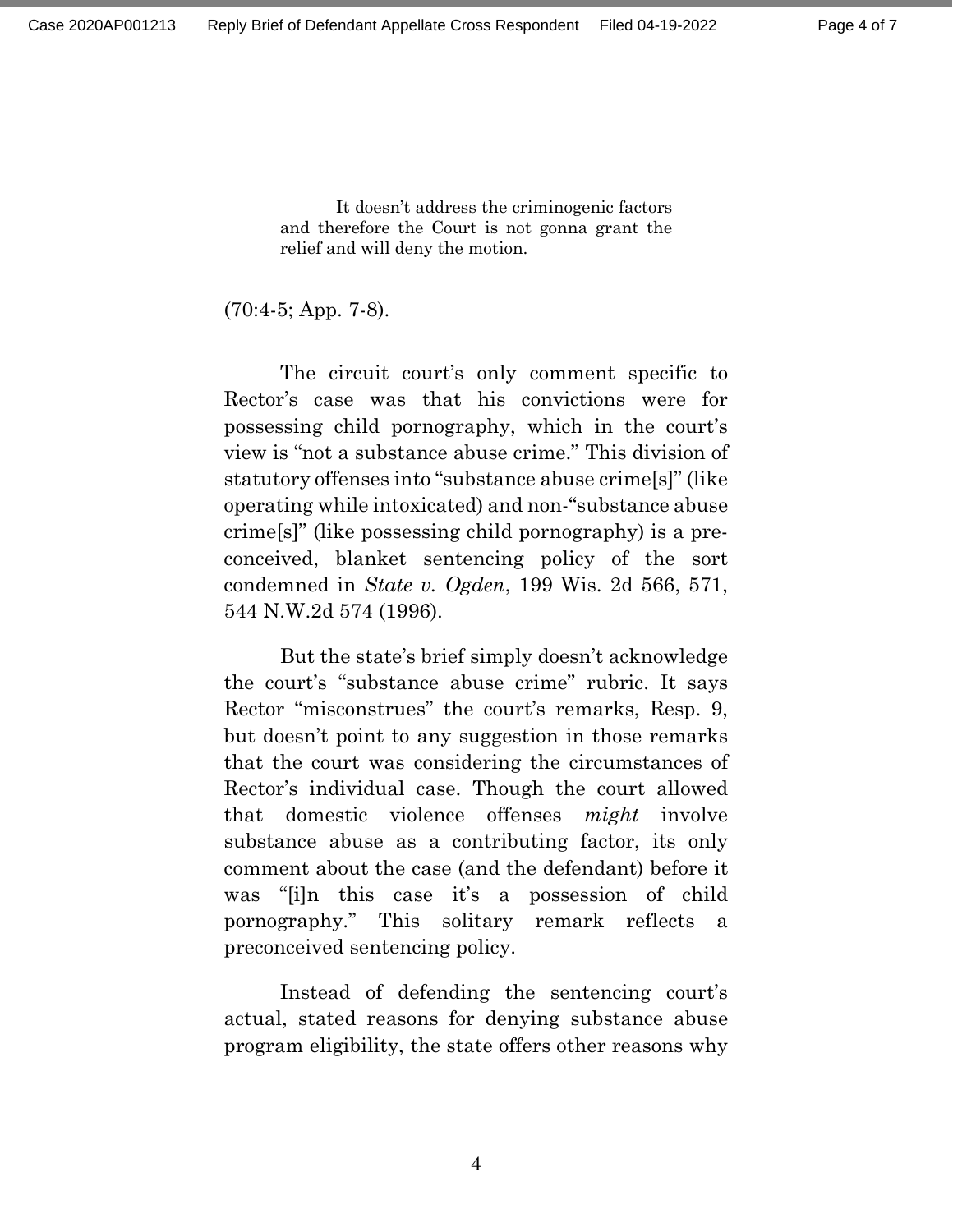a court *could* have denied eligibility. It suggests that the court's comments about a domestic-violence offense potentially being alcohol-related were meant to highlight the lack of a factual connection in Rector's case. Resp. 10. There's no support for this reading again, concerning the case before it, the court mentioned only the name of the offense. Its comments about domestic abuse simply highlighted the differences between the types of offenses it considered "substance abuse crimes" and Rector's offense of possessing child pornography.

The state also offers a fresh argument—never made to the sentencing court—that Rector is not appropriate for the program. It concludes that "Rector had some, though not extensive, substance abuse issues." Resp. 9. This may be the state's judgment; but the DOC has determined that Rector's issues are such that he requires treatment (and this information was presented to the court). (57:1). More importantly, there's no indication that the state's proffered justifications were on *the court*'s mind: regarding Rector, its only comment was about the statutory offense he'd committed—which, it implied, categorically ruled out SAP eligibility.

Thus, this case is not like *State v. Owens*, 2006 WI App 75, ¶¶10-11, 291 Wis. 2d 229, 713 N.W.2d 187, on which the state relies. In *Owens*, the circuit court gave an individualized explanation of why it judged the program inappropriate; here the circuit court offered no justification other than a blanket statement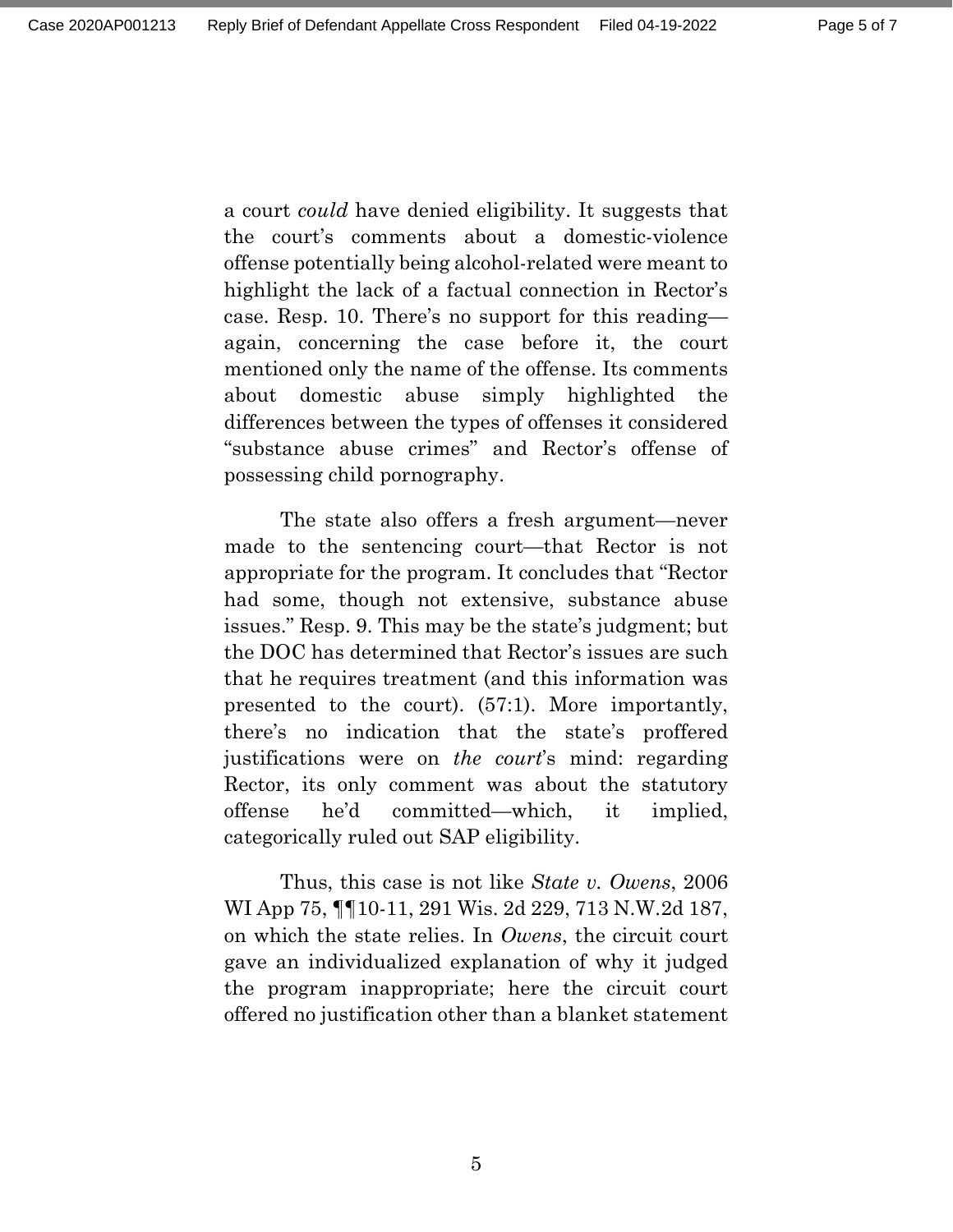about Rector's statutory offense not being a "substance abuse crime."

Instead of exercising its discretion, here the circuit court relied on an unlawful preconceived sentencing policy, just as the court had in *Ogden*. Just as it did in *Ogden*, this Court should reverse.

#### **CONCLUSION**

Because the circuit court refused to make Rector eligible for the substance abuse program according to a preconceived sentencing policy, he respectfully requests that this Court reverse the denial of his postconviction motion and remand for a proper exercise of discretion.

Dated this 19th day of April, 2022.

Respectfully submitted,

ANDREW R. HINKEL Assistant State Public Defender State Bar No. 1058128

 $\overline{\phantom{a}}$  , where  $\overline{\phantom{a}}$  , where  $\overline{\phantom{a}}$  ,  $\overline{\phantom{a}}$  ,  $\overline{\phantom{a}}$  ,  $\overline{\phantom{a}}$  ,  $\overline{\phantom{a}}$  ,  $\overline{\phantom{a}}$  ,  $\overline{\phantom{a}}$  ,  $\overline{\phantom{a}}$  ,  $\overline{\phantom{a}}$  ,  $\overline{\phantom{a}}$  ,  $\overline{\phantom{a}}$  ,  $\overline{\phantom{a}}$  ,  $\overline{\phantom{a}}$  ,

Office of the State Public Defender Post Office Box 7862 Madison, WI 53707-7862 (608) 267-1779 hinkela@opd.wi.gov

Attorney for Defendant-Appellant-Cross-Respondent